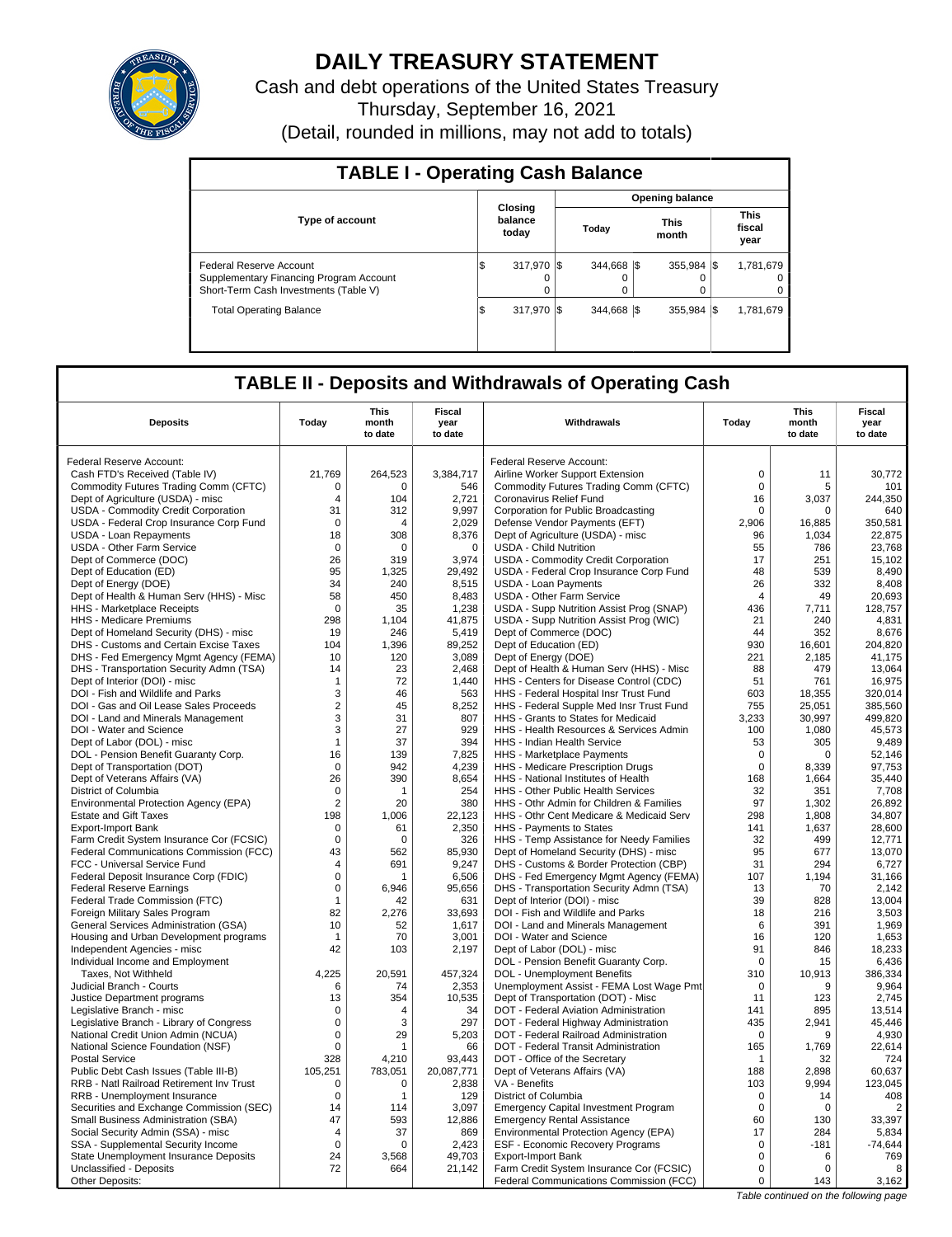| <b>Deposits</b>                                                                     | Today    | This<br>month<br>to date | Fiscal<br>year<br>to date | Withdrawals                                                                       | Today               | This<br>month<br>to date         | Fiscal<br>year<br>to date |
|-------------------------------------------------------------------------------------|----------|--------------------------|---------------------------|-----------------------------------------------------------------------------------|---------------------|----------------------------------|---------------------------|
| <b>Thrift Savings Plan Transfer</b>                                                 | 61       | 1,184                    | 45,375                    | FCC - Universal Service Fund                                                      | $\overline{0}$      | 144                              | 8.129                     |
|                                                                                     |          |                          |                           | Federal Deposit Insurance Corp (FDIC)                                             | 5                   | 36                               | 874                       |
|                                                                                     |          |                          |                           | Federal Employees Insurance Payments                                              | 294                 | 4.192                            | 86,181                    |
|                                                                                     |          |                          |                           | Federal Salaries (EFT)                                                            | 79                  | 8,669                            | 197,983                   |
|                                                                                     |          |                          |                           | Federal Trade Commission (FTC)                                                    | $\mathbf{1}$        | 8                                | 537                       |
|                                                                                     |          |                          |                           | General Services Administration (GSA)                                             | 54                  | 1,432                            | 26,273                    |
|                                                                                     |          |                          |                           | Housing and Urban Development programs                                            | 110                 | 4,984                            | 71,278                    |
|                                                                                     |          |                          |                           | Independent Agencies - misc                                                       | 21                  | 177                              | 3,766                     |
|                                                                                     |          |                          |                           | Interest on Treasury Securities                                                   | $\Omega$            | 1,366                            | 287,014                   |
|                                                                                     |          |                          |                           | IRS - Advanced Child Tax Credit (EFT)                                             | $1/-24$             | 13,324                           | 37,890                    |
|                                                                                     |          |                          |                           | IRS - Economic Impact Payments (EFT)                                              | $\mathbf 0$         | 1,021                            | 443,702                   |
|                                                                                     |          |                          |                           | IRS Tax Refunds Business (EFT)                                                    | 39                  | 557                              | 28,974                    |
|                                                                                     |          |                          |                           | IRS Tax Refunds Individual (EFT)                                                  | 19                  | 5,840                            | 338,774                   |
|                                                                                     |          |                          |                           | Judicial Branch - Courts                                                          | 13                  | 49                               | 2,020                     |
|                                                                                     |          |                          |                           | Justice Department programs                                                       | 93                  | 1,513                            | 20,943                    |
|                                                                                     |          |                          |                           | Legislative Branch - misc                                                         | $\overline{2}$      | 57                               | 1,199                     |
|                                                                                     |          |                          |                           | Legislative Branch - Library of Congress                                          | $\mathbf{1}$        | 11                               | 686                       |
|                                                                                     |          |                          |                           | <b>NASA</b>                                                                       | 50                  | 841                              | 19,249                    |
|                                                                                     |          |                          |                           | National Credit Union Admin (NCUA)                                                | $\overline{4}$      | 11                               | 2,759                     |
|                                                                                     |          |                          |                           | National Science Foundation (NSF)                                                 | 44                  | 376                              | 6,692                     |
|                                                                                     |          |                          |                           | Postal Service Money Orders and Other                                             | 121                 | 1,898                            | 41,180                    |
|                                                                                     |          |                          |                           | Public Debt Cash Redemp. (Table III-B)                                            | 143,196             | 769,039                          | 18,656,720                |
|                                                                                     |          |                          |                           | Railroad Retirement Board (RRB) - misc                                            | 3                   | 4                                | 49                        |
|                                                                                     |          |                          |                           | <b>RRB - Benefit Payments</b>                                                     | $\mathbf{1}$        | 1.154                            | 14,041                    |
|                                                                                     |          |                          |                           | Securities and Exchange Commission (SEC)                                          | 6                   | 98                               | 1,224                     |
|                                                                                     |          |                          |                           | Small Business Administration (SBA)                                               | 1,877               | 36,224                           | 679,602                   |
|                                                                                     |          |                          |                           | Social Security Admin (SSA) - misc                                                | 15                  | 183                              | 4,443                     |
|                                                                                     |          |                          |                           | <b>SSA - Benefits Payments</b>                                                    | 51                  | 63,543                           | 979,323                   |
|                                                                                     |          |                          |                           | SSA - Supplemental Security Income                                                | 8                   | 4,496                            | 54,708                    |
|                                                                                     |          |                          |                           | <b>Transportation Services</b><br>Other Withdrawals:                              | $\Omega$            | 147                              | 1,284                     |
|                                                                                     |          |                          |                           | Overseas Private Investment Co.                                                   | 169                 | 249                              | 2,776                     |
|                                                                                     |          |                          |                           | <b>State Department</b>                                                           | 70                  | 624                              | 17,385                    |
|                                                                                     |          |                          |                           | Thrift Savings Plan Transfer                                                      | 64                  | 5,612                            | 77,214                    |
|                                                                                     |          |                          |                           | Unclassified                                                                      | 955                 | 14,214                           | 328,348                   |
| <b>Total Other Deposits</b>                                                         | 61       | 2,805                    | 80,227                    | Total, Other Withdrawals                                                          | 1,257               | 39,512                           | 738,314                   |
| Change in Balance of Uncollected<br>Funds                                           | 0        | 0                        | $\mathbf 0$               |                                                                                   |                     |                                  |                           |
|                                                                                     | $\Omega$ | 0                        |                           |                                                                                   | 0                   |                                  |                           |
| <b>Transfers from Depositaries</b>                                                  |          |                          | 0                         | <b>Transfers to Depositaries</b>                                                  |                     | 0                                | 0                         |
| <b>Total Federal Reserve Account</b>                                                | 132,965  | 1,100,171                | 24,729,544                | <b>Total Federal Reserve Account</b>                                              | 159,664             | 1,138,186                        | 26,193,254                |
| Short-Term Cash Investments:<br>Transfers from Federal Reserve Account<br>(Table V) | $\Omega$ | 0                        | $\mathbf 0$               | Short-Term Cash Investments:<br>Transfers to Federal Reserve Account<br>(Table V) | $\Omega$            |                                  |                           |
|                                                                                     |          |                          |                           |                                                                                   | l\$                 |                                  |                           |
| Total Deposits (excluding transfers)                                                |          | 132,965 \$ 1,100,171     | \$24,729,544              | Total Withdrawals (excluding transfers)                                           |                     | 159,664 \$1,138,186 \$26,193,254 |                           |
|                                                                                     |          |                          |                           | Net Change in Operating Cash Balance                                              | l\$<br>$-26,699$ \$ |                                  | $-38,015$ \$ $-1,463,709$ |

|                                               |  |              |  |                                 |  |                           |                                       |    |               |  |                                 |  | See Footnote              |
|-----------------------------------------------|--|--------------|--|---------------------------------|--|---------------------------|---------------------------------------|----|---------------|--|---------------------------------|--|---------------------------|
| <b>TABLE III-A - Public Debt Transactions</b> |  |              |  |                                 |  |                           |                                       |    |               |  |                                 |  |                           |
| <b>Issues</b>                                 |  | Today        |  | <b>This</b><br>month<br>to date |  | Fiscal<br>year<br>to date | <b>Redemptions</b>                    |    | Todav         |  | <b>This</b><br>month<br>to date |  | Fiscal<br>year<br>to date |
| Marketable:                                   |  |              |  |                                 |  |                           | Marketable:                           |    |               |  |                                 |  |                           |
| Bills:                                        |  |              |  |                                 |  |                           | <b>Bills</b>                          | ß. | 141,258 \$    |  | 711,255 \$                      |  | 15,851,186                |
| <b>Regular Series</b>                         |  | $103,265$ \$ |  | 480,261 \$                      |  | 10,369,253                | <b>Notes</b>                          |    | n             |  | 35,000                          |  | 2,197,837                 |
| Cash Management Series                        |  | $\Omega$     |  | 150,005                         |  | 4,410,149                 | <b>Bonds</b>                          |    |               |  |                                 |  | 29,649                    |
| Notes                                         |  | 0            |  | 106,222                         |  | 4,103,386                 | <b>Federal Financing Bank</b>         |    | n             |  |                                 |  | 1,209                     |
| <b>Bonds</b>                                  |  | $\Omega$     |  | 26,555                          |  | 694,820                   | Nonmarketable:                        |    |               |  |                                 |  |                           |
| Inflation-Protected Securities Increment      |  | 261          |  | 4,402                           |  | 80,710                    | United States Savings Securities      |    | 35            |  | 445                             |  | 10,081                    |
| Federal Financing Bank                        |  | $\Omega$     |  |                                 |  | $\Omega$                  | <b>Government Account Series</b>      |    | 135,258       |  | 2,284,231                       |  | 98,011,050                |
| Nonmarketable:                                |  |              |  |                                 |  |                           | Hope Bonds                            |    |               |  |                                 |  | $\Omega$                  |
| United States Savings Securities:             |  |              |  |                                 |  |                           | <b>Domestic Series</b>                |    |               |  |                                 |  | 71,549                    |
| Cash Issue Price                              |  | 5            |  | 54                              |  | 1,415                     | <b>Foreign Series</b>                 |    | $\Omega$      |  |                                 |  | 0                         |
| Interest Increment                            |  | 2            |  | 317                             |  | 3,934                     | <b>State and Local Series</b>         |    | $\Omega$      |  | 3,226                           |  | 97,575                    |
| <b>Government Account Series</b>              |  | 172,927      |  | 2,265,372                       |  | 97,969,561                | Other                                 |    | 1,903         |  | 19,113                          |  | 398,845                   |
| Hope Bonds                                    |  | O            |  |                                 |  | $\Omega$                  |                                       |    |               |  |                                 |  |                           |
| Domestic Series                               |  |              |  |                                 |  | 22                        |                                       |    |               |  |                                 |  |                           |
| <b>Foreign Series</b>                         |  | $\Omega$     |  |                                 |  |                           |                                       |    |               |  |                                 |  |                           |
| <b>State and Local Series</b>                 |  | 96           |  | 798                             |  | 118,102                   |                                       |    |               |  |                                 |  |                           |
| Other                                         |  | 1,903        |  | 19,202                          |  | 399,471                   | <b>Total Redemptions</b>              |    | $278,454$ \\$ |  | $3,053,270$ \$                  |  | 116,668,979               |
| <b>Total Issues</b>                           |  | 278,460 \$   |  | $3,053,188$ \$                  |  | 118,150,823               | Net Change in Public Debt Outstanding |    | 6 IS          |  | $-82$ $\sqrt{5}$                |  | 1,481,844                 |
|                                               |  |              |  |                                 |  |                           |                                       |    |               |  |                                 |  |                           |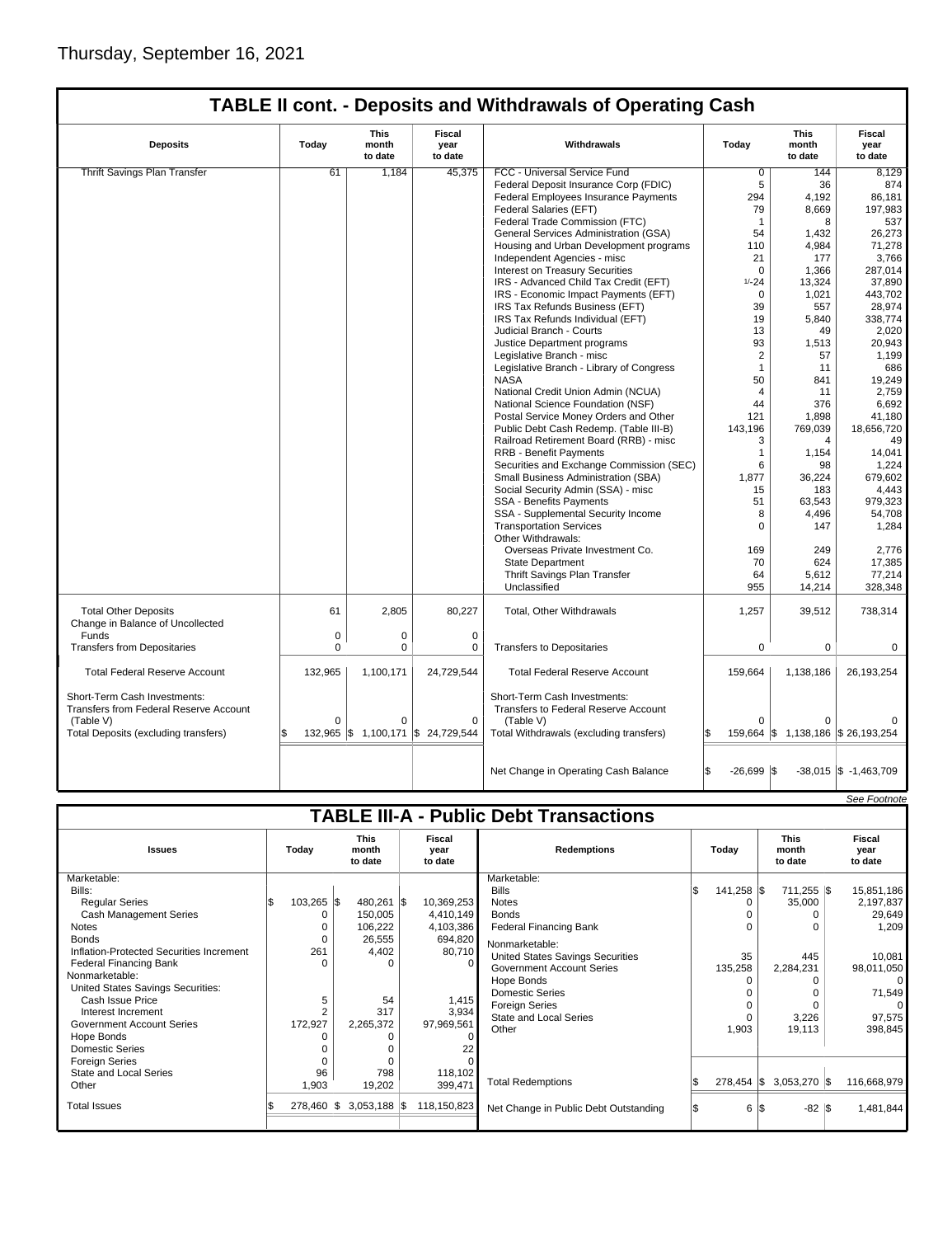| <b>TABLE III-B - Adjustment of Public Debt</b><br><b>Transactions to Cash Basis</b> |       |          |     |           |                                 |  |                           |  |  |  |
|-------------------------------------------------------------------------------------|-------|----------|-----|-----------|---------------------------------|--|---------------------------|--|--|--|
| <b>Transactions</b>                                                                 | Today |          |     |           | <b>This</b><br>month<br>to date |  | Fiscal<br>year<br>to date |  |  |  |
| Public Debt Cash Issues:                                                            |       |          |     |           |                                 |  |                           |  |  |  |
| Public Debt Issues (Table III-A)                                                    | \$    | 278,460  | I\$ |           | 3,053,188   \$18,150,823        |  |                           |  |  |  |
| Premium on New Issues                                                               |       | 0        |     | 542       | 22,767                          |  |                           |  |  |  |
| Discount on New Issues:                                                             |       |          |     |           |                                 |  |                           |  |  |  |
| Bills $(-)$                                                                         |       | 18       |     | 108       | 2,808                           |  |                           |  |  |  |
| Bonds and Notes (-)                                                                 |       | 0        |     | 480       | 30,370                          |  |                           |  |  |  |
| Federal Financing Bank (-)                                                          |       | 0        |     | U         |                                 |  |                           |  |  |  |
| Government Account Transactions (-)                                                 |       | 172.927  |     | 2,265,372 | 97,969,561                      |  |                           |  |  |  |
| Hope Bonds (-)                                                                      |       | n        |     | U         | O                               |  |                           |  |  |  |
| Interest Increment on United States                                                 |       |          |     |           |                                 |  |                           |  |  |  |
| Savings Securities (-)                                                              |       | 2        |     | 317       | 3.934                           |  |                           |  |  |  |
| Inflation-Protected Securities Increment                                            |       | 261      |     | 4.402     | 79,146                          |  |                           |  |  |  |
| <b>Total Public Debt Cash Issues</b>                                                |       |          |     |           |                                 |  |                           |  |  |  |
| Deposited in Federal Reserve Account                                                | S.    | 105,251  | l\$ | 783.051   | \$20,087,771                    |  |                           |  |  |  |
| <b>Public Debt Cash Redemptions:</b>                                                |       |          |     |           |                                 |  |                           |  |  |  |
| Public Debt Redemptions (Table III-A)                                               | l\$   | 278,454  | l\$ | 3,053,270 | \$16,668,979                    |  |                           |  |  |  |
| Premium on Debt Buyback Operation                                                   |       | 0        |     | O         |                                 |  |                           |  |  |  |
| Discount on Debt Buyback Operation (-)                                              |       | $\Omega$ |     | o         | n                               |  |                           |  |  |  |
| Federal Financing Bank (-)                                                          |       | O        |     | o         | 1.209                           |  |                           |  |  |  |
| Government Account Transactions (-)                                                 |       | 135,258  |     | 2,284,231 | 98,011,050                      |  |                           |  |  |  |
| Hope Bonds (-)                                                                      |       | O        |     | O         | O                               |  |                           |  |  |  |
| <b>Total Public Debt Cash Redemptions</b>                                           |       |          |     |           |                                 |  |                           |  |  |  |
| Withdrawn from Federal Reserve Acct.                                                | l\$   | 143,196  | l\$ |           | 769,039 \$18,656,720            |  |                           |  |  |  |

| <b>TABLE III-C - Debt Subject to Limit</b>                                        |                           |                                                           |                           |                           |  |  |  |  |  |  |
|-----------------------------------------------------------------------------------|---------------------------|-----------------------------------------------------------|---------------------------|---------------------------|--|--|--|--|--|--|
|                                                                                   | Closing                   | Opening balance                                           |                           |                           |  |  |  |  |  |  |
| <b>Balance Transactions</b>                                                       | balance<br>todav          | Today                                                     | <b>This</b><br>month      | Fiscal<br>year            |  |  |  |  |  |  |
| Debt Held by the Public<br>Intragovernmental Holdings<br><b>Total Public Debt</b> | \$22,284,197<br>6,143,038 | \$22,294,050<br>6,133,179                                 | \$22,254,544<br>6,172,774 | \$21,018,952<br>5,926,439 |  |  |  |  |  |  |
| Outstanding<br>Less: Debt Not<br>Subject to Limit:                                | 28,427,235                | 28,427,229                                                | 28,427,317                | 26,945,391                |  |  |  |  |  |  |
| Other Debt                                                                        | 478                       | 478                                                       | 478                       | 478                       |  |  |  |  |  |  |
| <b>Unamortized Discount</b>                                                       | 19,266                    | 19,260                                                    | 19,348                    | 17,271                    |  |  |  |  |  |  |
| <b>Federal Financing Bank</b>                                                     | 6,053                     | 6,053                                                     | 6,053                     | 7,262                     |  |  |  |  |  |  |
| Hope Bonds<br>Plus: Other Debt Subject to Limit<br>Guaranteed Debt of             | $\Omega$                  | O                                                         | n                         | n                         |  |  |  |  |  |  |
| Government Agencies                                                               | $\Omega$                  | $\Omega$                                                  | $\Omega$                  | 0                         |  |  |  |  |  |  |
| <b>Total Public Debt</b><br>Subject to Limit                                      |                           | \$28,401,438   \$28,401,438   \$28,401,438   \$26,920,380 |                           |                           |  |  |  |  |  |  |
| <b>Statutory Debt Limit</b>                                                       | \$28.401.463              | \$28,401,463                                              | \$28,401,463              | SUSP-1                    |  |  |  |  |  |  |
|                                                                                   |                           |                                                           |                           |                           |  |  |  |  |  |  |

| <b>TABLE IV - Federal Tax Deposits</b>                                                                                                                                                                                                        |     |                                                |     |                                                            |     |                                                                      |
|-----------------------------------------------------------------------------------------------------------------------------------------------------------------------------------------------------------------------------------------------|-----|------------------------------------------------|-----|------------------------------------------------------------|-----|----------------------------------------------------------------------|
| Classification                                                                                                                                                                                                                                |     | Today                                          |     | <b>This</b><br>month<br>to date                            |     | Fiscal<br>year<br>to date                                            |
| Withheld Income and Employment Taxes<br>Individual Income Taxes<br><b>Railroad Retirement Taxes</b><br><b>Excise Taxes</b><br><b>Corporation Income Taxes</b><br><b>Federal Unemployment Taxes</b><br>Estate and Gift Taxes & Misc IRS Rcpts. | \$  | $14,257$ \\$<br>5,830<br>9<br>81<br>1,600<br>3 |     | 142,983 \$<br>40,728<br>228<br>3,708<br>82,937<br>21<br>72 |     | 2,640,838<br>374,634<br>5,091<br>70,619<br>392,780<br>6,375<br>4,609 |
| Total                                                                                                                                                                                                                                         | \$  | 21,782   \$                                    |     | 270,677                                                    | 1\$ | 3,494,948                                                            |
| Cash Federal Tax Deposits:<br>Direct<br><b>Through Depositaries</b>                                                                                                                                                                           | \$  | 67<br>21,702                                   | l\$ | 1,461<br>263,062                                           | l\$ | 29,922<br>3,354,795                                                  |
| <b>Total Cash FTD's</b>                                                                                                                                                                                                                       | Ŝ.  | 21,769                                         | l\$ | 264,523                                                    | 1\$ | 3,384,717                                                            |
| Inter-agency Transfers                                                                                                                                                                                                                        |     | 12                                             |     | 6,154                                                      |     | 110,230                                                              |
| Total                                                                                                                                                                                                                                         | l\$ | 21,782                                         | 1\$ | 270.677                                                    | l\$ | 3,494,948                                                            |
|                                                                                                                                                                                                                                               |     |                                                |     |                                                            |     |                                                                      |

|                                              |                           |   |     |          |          | <i>See Footnote</i> |  |  |  |  |
|----------------------------------------------|---------------------------|---|-----|----------|----------|---------------------|--|--|--|--|
| <b>TABLE V - Short-Term Cash Investments</b> |                           |   |     |          |          |                     |  |  |  |  |
|                                              | <b>Type of Depositary</b> |   |     |          |          |                     |  |  |  |  |
| <b>Balance Transactions</b>                  |                           |   |     |          |          | Total               |  |  |  |  |
|                                              | А                         |   |     | в        | С        |                     |  |  |  |  |
| Opening Balance Today<br>Deposits:           |                           | 0 | 1\$ | $\Omega$ | 0<br>I\$ | I\$<br>o            |  |  |  |  |
| <b>Transfers to Depositaries</b>             |                           | O |     | O        | 0        |                     |  |  |  |  |
| <b>Special Direct Investment</b>             |                           | O |     | Ω        | 0        |                     |  |  |  |  |
| Term Investment                              |                           | Ω |     | Ω        | 0        |                     |  |  |  |  |
| Repo Investment                              |                           | ი |     | ი        | 0        |                     |  |  |  |  |
| Withdrawals:                                 |                           |   |     |          |          |                     |  |  |  |  |
| <b>Treasury Initiated</b>                    |                           | O |     | O        | 0        |                     |  |  |  |  |
| Depositary Initiated                         |                           | O |     | Ω        | 0        |                     |  |  |  |  |
| Special Direct Investment                    |                           | Ω |     | Ω        | 0        |                     |  |  |  |  |
| <b>Term Investment</b>                       |                           | Ω |     | Ω        | 0        |                     |  |  |  |  |
| Repo Investment                              |                           | 0 |     | 0        | 0        |                     |  |  |  |  |
|                                              |                           |   |     |          |          |                     |  |  |  |  |
| Closing Balance Today                        |                           | 0 | I\$ | 0        | S<br>0   | I\$                 |  |  |  |  |

| <b>TABLE VI - Income Tax Refunds Issued</b> |         |     |                                 |  |                           |  |  |  |  |  |
|---------------------------------------------|---------|-----|---------------------------------|--|---------------------------|--|--|--|--|--|
| <b>Classification</b>                       | Today   |     | <b>This</b><br>month<br>to date |  | Fiscal<br>year<br>to date |  |  |  |  |  |
| IRS - Advanced Child Tax Credit (Checks)    | l\$     | 135 | $1.874$ S                       |  | 8,033                     |  |  |  |  |  |
| IRS - Advanced Child Tax Credit (EFT)       | $1/-24$ |     | 13.324                          |  | 37.890                    |  |  |  |  |  |
| IRS - Economic Impact Payments (Checks)     |         |     | 497                             |  | 86.560                    |  |  |  |  |  |
| IRS - Economic Impact Payments (EFT)        | 0       |     | 1.021                           |  | 443.702                   |  |  |  |  |  |
| IRS Tax Refunds Business (Checks)           | 51      |     | 3.194                           |  | 66,491                    |  |  |  |  |  |
| IRS Tax Refunds Business (EFT)              | 39      |     | 557                             |  | 28.974                    |  |  |  |  |  |
| IRS Tax Refunds Individual (Checks)         | 54      |     | 2,050                           |  | 63.980                    |  |  |  |  |  |
| IRS Tax Refunds Individual (EFT)            | 19      |     | 5.840                           |  | 338.774                   |  |  |  |  |  |
|                                             |         |     |                                 |  |                           |  |  |  |  |  |

See Footnote

## **Daily Treasury Statement Footnotes:**

#### **General Footnotes and Statements:**

This statement summarizes the United States Treasury's cash and debt operations for the Federal Government. Treasury's operating cash is maintained in an account at the Federal Reserve Bank of New York and in short-term cash investments. Treasury minimized and then suspended its short-term cash investment program beginning in November 2008, but anticipates investing again when market conditions warrant. Major information sources include: Federal Reserve Banks, Treasury Regional Financial Centers, Internal Revenue Service Centers, various electronic systems, and information on the Public Debt. Information is presented on a modified cash basis. Deposits are reflected as received and withdrawals are reflected as processed.SOURCE: Bureau of the Fiscal Service, Department of the Treasury. Note: The Daily Treasury Statement (DTS) is available by 4:00 p.m. the following business day on the Fiscal Service website https://fiscal.treasury.gov/reports-statements/dts/. For more information, call the Cash Reporting Branch at 202-874-9789.

#### **TABLE II – Deposits and Withdrawals of Operating Cash**

1/Reported as a negative amount due to a return/reversal of \$24 million.